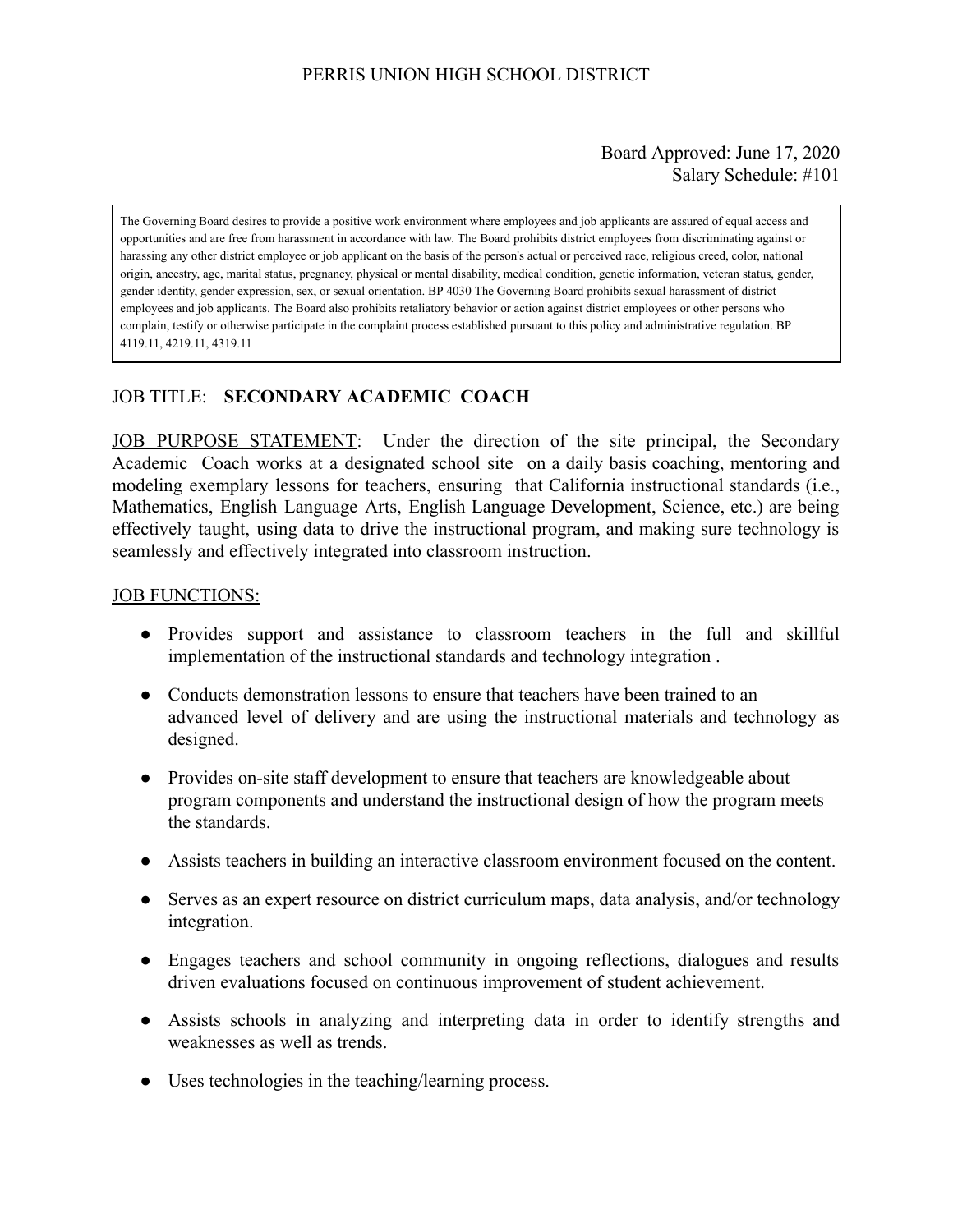# JOB TITLE: **SECONDARY ACADEMIC COACH**  Page 2 of 3

### JOB FUNCTIONS (continued):

- Assists in the design and implementation of sustained professional development program based on student needs and in alignment with the goals of school improvement plans.
- With the permission of the classroom teacher, conducts classroom observations and provides "next-step" support for all teachers.
- Plans and organizes work, sets priorities and evaluates accomplishment of goals within established timelines with minimum supervision.
- Maintains confidentiality of records, reports, tests, tests results and conversations.
- Serves as a resource in identifying appropriate instructional strategies, interventions and technologies to improve student achievement for all students.
- Assists teachers in preparation and pacing for instruction.
- Participates in collaborative meetings to assist in the analysis and utilization of assessment data to improve student achievement.
- Develops and maintains a consistent communication protocol with school site staff to facilitate prompt support.
- Establishes and maintains effective working relationships with staff and the school community.
- Assists teams in setting goals for improved instruction.
- Prepares forms, records, and reports as directed.
- Attends meetings and trainings as directed.
- Networks and collaborates with other coaches, teachers and personnel.
- Prepares and maintains a log of activities
- Maintains a professional relationship with all colleagues, students, parents and community members.

## PHYSICAL ABILITIES:

- Visual ability to read handwritten or typed documents, and the display screen of various office equipment and machines
- Able to communicate and obtain information in English
- Able to hear normal range verbal conversation (approximately 60 decibels)